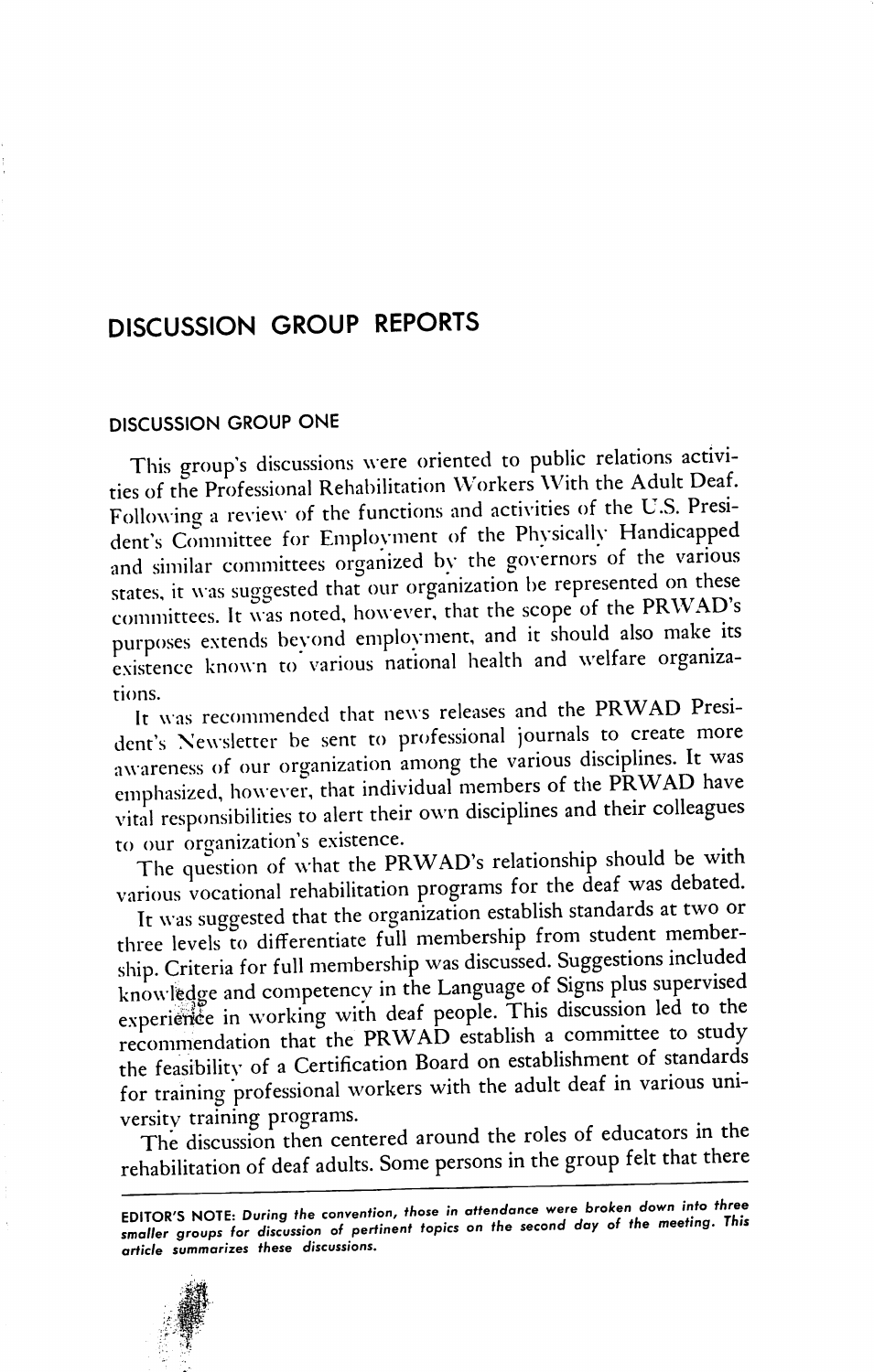#### 34 JOURNAL OF REHABILITATION OF THE DEAF

is a tendency among educators to perceive deaf adults as "extensions" of deaf children and to fail to comprehend the depths of the problems faced by deaf adults. It was suggested that perhaps members of the PRWAD should take an active interest in people who work with deaf children. The question was then raised as to whether the PRWAD has a responsibility to programs involved in the training of teachers for the deaf, or to encourage that the neophyte teacher be exposed to deaf adults as a part of his preparation. If this were de-! sirable, then perhaps the PRWAD should set up a committee to or ganize current information and pertinent research on deaf adults and make this available to teacher training programs. At the very least, such a committee could emphasize the need for orientation to the cultural and socio-economic "world" of deaf adults, or prepare a list of recommended readings for students in teacher-training pro grams.

It was suggested that the PRWAD make a special effort to work harmoniously with social and fraternal organizations of deaf adults.

A closer look at counselors of deaf adults was felt to be desirable to clarify what kind of persons make up the PRWAD and to docu ment their functions and roles in the rehabilitation of deaf adults.

The group also felt more emphasis and publicity should be given to individual deaf persons who have successfully demonstrated their potential.

#### DISCUSSION GROUP TWO

This group discussed the question of w hether it was desirable for teachers, administrators and others involved in the education of the deaf be permitted to join or otherwise be represented within the PRWAD. From this discussion rose a recommendation that such per sonnel be included especially if they work with older children within the school. It was noted that educators and state vocational re habilitation agency counselors often coordinate their efforts after school children reach a certain age. The schools need the feedback from the rehabilitation counselor to improve their programs; the re habilitation counselor needs background data on his clients for eval uation, planning of the rehabilitation process and eventual place ment.

The question of what the role of the PRWAD would be within the Council of Organizations Serving the Deaf was then discussed. It was noted that the PRWAD was unique in relation to other na tional organizations in that it consists of a multiplicity of professional disciplines with a mutual objective. Among the members are min isters, directors of speech programs, state vocational rehabilitation